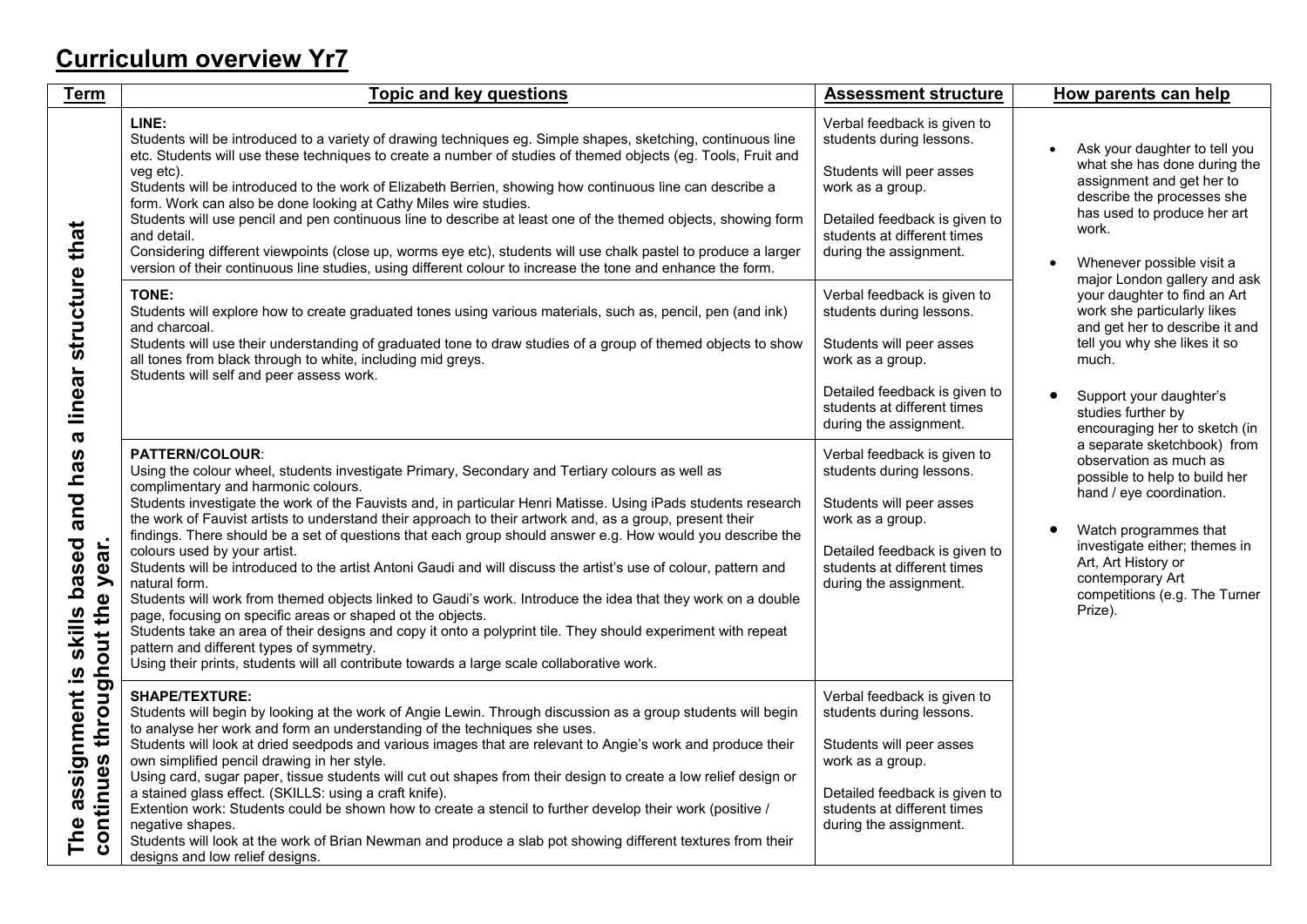## **Curriculum overview Yr8**

| <b>Term</b> | <b>Topic and key questions</b>                                                                                                                                                                                                                                                                                                                                                                                                                                                                                                                                                                                                                                                                                                                                                                                                                                                                                                                                                                                                                                                                                                                                                                                                                                                                                                                                                                                                                                                                                                                                                                                                                                                                                                                                                                                                                                                                                                                                                                                                                                                                                                                                                                                                                                                                                                                                                                                                                                                                                                                        | <b>Assessment structure</b>                                                                                                                                                                       | How parents can help                                                                                                                                                                                                                                                                                                                                                                                                                                                                                                                                                                                                                                                                                                               |
|-------------|-------------------------------------------------------------------------------------------------------------------------------------------------------------------------------------------------------------------------------------------------------------------------------------------------------------------------------------------------------------------------------------------------------------------------------------------------------------------------------------------------------------------------------------------------------------------------------------------------------------------------------------------------------------------------------------------------------------------------------------------------------------------------------------------------------------------------------------------------------------------------------------------------------------------------------------------------------------------------------------------------------------------------------------------------------------------------------------------------------------------------------------------------------------------------------------------------------------------------------------------------------------------------------------------------------------------------------------------------------------------------------------------------------------------------------------------------------------------------------------------------------------------------------------------------------------------------------------------------------------------------------------------------------------------------------------------------------------------------------------------------------------------------------------------------------------------------------------------------------------------------------------------------------------------------------------------------------------------------------------------------------------------------------------------------------------------------------------------------------------------------------------------------------------------------------------------------------------------------------------------------------------------------------------------------------------------------------------------------------------------------------------------------------------------------------------------------------------------------------------------------------------------------------------------------------|---------------------------------------------------------------------------------------------------------------------------------------------------------------------------------------------------|------------------------------------------------------------------------------------------------------------------------------------------------------------------------------------------------------------------------------------------------------------------------------------------------------------------------------------------------------------------------------------------------------------------------------------------------------------------------------------------------------------------------------------------------------------------------------------------------------------------------------------------------------------------------------------------------------------------------------------|
| 1&2         | <b>What's in a Portrait?</b><br>Students will discuss, take notes and answer questions on the powerpoint about 3 portraits (Henry VIII by Hans<br>Holbein, Elizabeth I by Marcus Gheeraerts and The grotesque old woman by Quentin Metsys)<br>In pairs, they discuss one of the pieces and consider questions they could ask about them (possibly using the<br>'What, When, Where, Why, How, Who' sheets).<br>From the powerpoint, students consider the self portrait as a tool to document changes in the artist and their<br>styles as well as practicing drawing and painting. They will then measure a partners face (documenting sizes in<br>their books). Using this information the teacher will collect the data and ask the class to consider ratios and<br>proportion.<br>In their sketchbooks, students will follow the powerpoint presentation showing how to draw basic proportions of<br>the head and face (for the less able, sheets showing faint lines of the head and facial proportion may help).<br>Using images that they have brought in, students will sketch out the proportions of the face in their sketchbooks<br>and start to add the detail of their hero, heroine or member of the family.<br>Building on what they learnt about tone students will use their image (possibly photocopied on cartridge paper)<br>to investigate different techniques to add form.<br>On iPads and/or desktop computers, students investigate artists who have worked in portraiture.<br>Building on discussions from the portraits in the powerpoint, students consider further questions and aspects of<br>their chosen artist's work.<br>Using the Van Gogh 'Self portrait with bandaged ear' image on the powerpoint presentation, discuss how he<br>has used a variety of colours to show skin tone.<br>Using poster paints - in sketchbooks investigate creating a variety of different skin colours and tones. (They<br>could use areas of their own face to try to match colours).<br>Using a viewfinder and oil pastels, students do a close up of a Van Gogh painting.<br>Demonstration and practical session looking at different media. Students can build up layers before sketching /<br>painting a quick portrait<br>Using examples of the work of other artists to discuss the way artists exploit different media to create a style<br>and mood.<br>Students bring their understanding together to produce a personal self portrait using different media,<br>considering in particular:- proportion, colour and tone. | Verbal feedback is given to<br>students during lessons.<br>Students will peer asses<br>work as a group.<br>Detailed feedback is given to<br>students at different times<br>during the assignment. | Ask your daughter to tell you<br>what she has done during the<br>assignment and get her to<br>describe the processes she<br>has used to produce her art<br>work.<br>Whenever possible visit a<br>major London gallery and ask<br>your daughter to find an Art<br>work she particularly likes<br>and get her to describe it and<br>tell you why she likes it so<br>much.<br>Support your daughter's<br>studies further by<br>encouraging her to sketch (in<br>a separate sketchbook) from<br>observation as much as<br>possible to help to build her<br>hand / eye coordination.<br>Watch programmes that<br>$\bullet$<br>investigate either; themes in<br>Art, Art History or<br>contemporary Art<br>competitions (e.g. The Turner |
| 3 & 4       | Landscape<br>In pairs they look in detail at two landscape pictures. They will compare and contrast, making Venn diagrams to<br>record their findings.<br>Students will be given (select?) an artist from a list to investigate in greater depth. They will be given teacher<br>guidance on how to search effectively online. They will record in their sketchbooks an example of the artist's<br>work and an analysis of what they see.<br>From a PPT demonstration, students will make a drawing of a street using one point perspective.<br>Looking at the work and techniques of Turner, the teacher will demonstrate a range of techniques including<br>- how to mix the transparent colour<br>- working on wet paper/dry paper<br>- resist methods<br>- Building up layers to create depth and distance.<br>Students will explore these techniques, creating a small landscape painting.<br>Students will travel to the Olympic Park to collect source material for the final stage of their work. They will be<br>asked to make a series of studies of buildings and architectural details, using both a camera and drawing to<br>record their observations and make notes in their sketchbooks.                                                                                                                                                                                                                                                                                                                                                                                                                                                                                                                                                                                                                                                                                                                                                                                                                                                                                                                                                                                                                                                                                                                                                                                                                                                                                                                                               | Verbal feedback is given to<br>students during lessons.<br>Students will peer asses<br>work as a group.<br>Detailed feedback is given to<br>students at different times<br>during the assignment. | Prize).                                                                                                                                                                                                                                                                                                                                                                                                                                                                                                                                                                                                                                                                                                                            |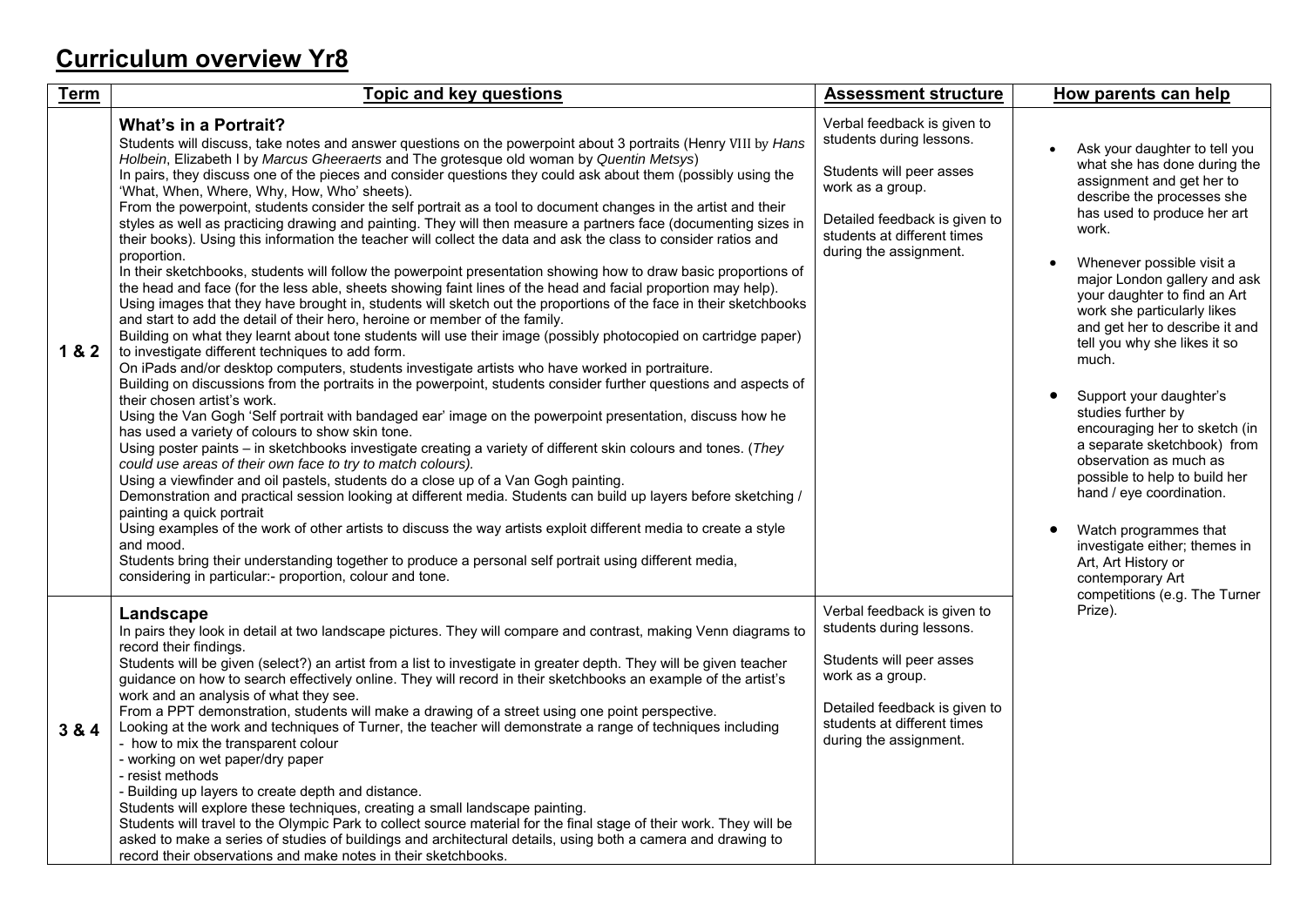|     | Teacher will demonstrate how to try out different media to develop the first hand and second hand sources<br>collected. Students will be exploring to discover which techniques will be the best suited to use in their final<br>piece. They will experiment with print, paint, drawing, collage, reflecting on previous learning. (possible<br>inclusion of a taught session on drawing with ipads)<br>Students will plan, making studies for possible outcomes, using their research on artists, experiments with<br>media and gathered sources to guide and inform them. They will select the best idea in the light of evaluation.<br>Opportunities here for using peer assessment.<br>Students will be working towards making a final outcome.<br>Students evaluate the final outcome.                                                                                                                                                                                          |                                                                                                                                                                                                   |
|-----|--------------------------------------------------------------------------------------------------------------------------------------------------------------------------------------------------------------------------------------------------------------------------------------------------------------------------------------------------------------------------------------------------------------------------------------------------------------------------------------------------------------------------------------------------------------------------------------------------------------------------------------------------------------------------------------------------------------------------------------------------------------------------------------------------------------------------------------------------------------------------------------------------------------------------------------------------------------------------------------|---------------------------------------------------------------------------------------------------------------------------------------------------------------------------------------------------|
| 5&6 | <b>Design Brief</b><br>Students are introduced to the design brief 'Britains diverse culture' They start a mind map, while creating<br>boards on Pinterest.<br>From their mind map and Pinterest boards students will refine their images, objects and artefacts to create a<br>mood board.<br>Students are introduced to annotating their mood board<br>Using a variety of cultural objects students will produce a number of different studies using a number of<br>different techniques and viewpoints.<br>Demonstration of thumbnail sketches to consider and develop ideas and compositions.<br>Students develop their designs further, using media to get the best effect for their images / designs.<br>Students begin to consider possible designs and develop their thumbnail sketches further, considering potential<br>final ideas.<br>Using all the information, investigations and experiments in their sketchbook students produce your realisation<br>(final designs) | Verbal feedback is given to<br>students during lessons.<br>Students will peer asses<br>work as a group.<br>Detailed feedback is given to<br>students at different times<br>during the assignment. |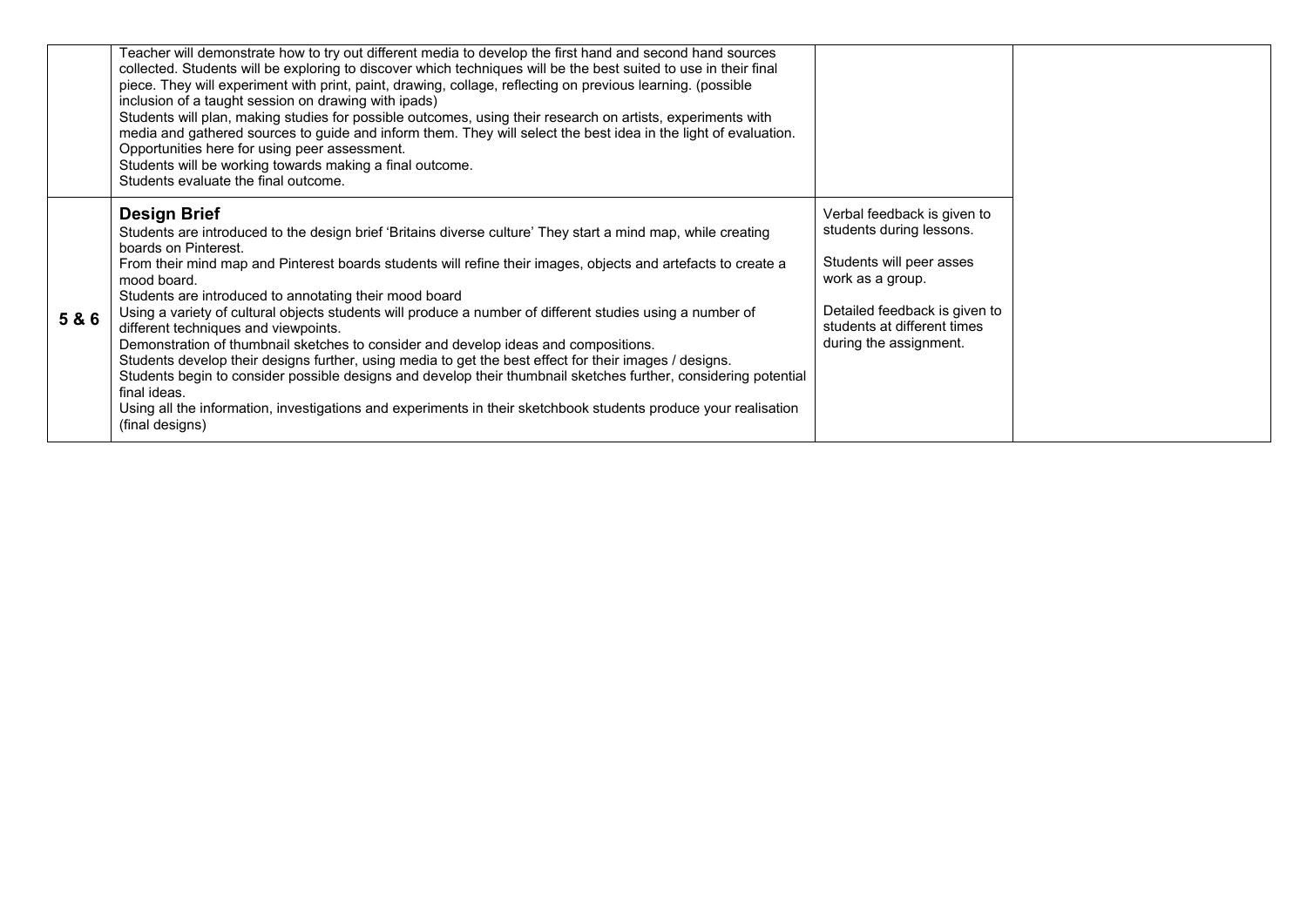## **Curriculum overview Yr9**

| <b>Term</b> | <b>Topic and key questions</b>                                                                                                                                                                                                                                                                                                                                                                                                                                                                                                                                                                                                                                                                                                                                                                                                                                                                                                                                                                                                                                                                                                                                                                                                                                                                                                                                                                                                                                                                                                                                                                                                                                                                                                     | <b>Assessment structure</b>                                                                                                                                                                                                                                              | How parents can help                                                                                                                                                                                                                                                                                                                                                                                                                                                                                                                                                                                                                                                                                                                         |
|-------------|------------------------------------------------------------------------------------------------------------------------------------------------------------------------------------------------------------------------------------------------------------------------------------------------------------------------------------------------------------------------------------------------------------------------------------------------------------------------------------------------------------------------------------------------------------------------------------------------------------------------------------------------------------------------------------------------------------------------------------------------------------------------------------------------------------------------------------------------------------------------------------------------------------------------------------------------------------------------------------------------------------------------------------------------------------------------------------------------------------------------------------------------------------------------------------------------------------------------------------------------------------------------------------------------------------------------------------------------------------------------------------------------------------------------------------------------------------------------------------------------------------------------------------------------------------------------------------------------------------------------------------------------------------------------------------------------------------------------------------|--------------------------------------------------------------------------------------------------------------------------------------------------------------------------------------------------------------------------------------------------------------------------|----------------------------------------------------------------------------------------------------------------------------------------------------------------------------------------------------------------------------------------------------------------------------------------------------------------------------------------------------------------------------------------------------------------------------------------------------------------------------------------------------------------------------------------------------------------------------------------------------------------------------------------------------------------------------------------------------------------------------------------------|
| 1&2         | <b>The Figure</b><br>Intro - how the figure has been portrayed in art.<br>Chalk and charcoal study of a draped figure<br>Demonstrate and discuss rules of proportion using head lengths / angles and lines.<br>Drawing various poses from observation (15 / 10 then 5 min sketches to improve sketching skills) – students as<br>models.<br>Start with one standing and one seated. Followed by action poses with an object eg. Racket / football.<br>Examples of Egon Schiele and Henry Moore figure sketches.<br>Demonstration of mono-printing to remind students of the processes. Structure of the lesson.<br>Teacher instruction on the use of iPads and Pinterest.<br>Students use Pinterest to investigate different themes for the figure. They should complete at least 2 different<br>boards by the end of the lesson.<br>Teacher demo on iPad of<br>Gestural drawing -<br>Recognising what lines, shapes make up the essence of a pose.<br>Capturing the core of a pose by sketching out the raw marks, avoiding outlines. Least amount of lines – most<br>amount of information. Students select an image from one of their boards on Pinterest of figures.<br>Students look at and interpret Matisse's cut out figure.<br>(i) From an image on the Power point students complete a line drawing of a Matisse cut out.<br>(ii) Using an image of a figure from the ipad (Pinterest) students create their own work in the style of Matisse<br>cut outs by doing a scissor drawing no drawn outline to show understanding of shape.<br>PPT of Henry Moore contour sketches.<br>Students produce a study of a reclining figure, considering the contours of the figure.<br>These studies will be used for their 'feely' | Verbal feedback is given to<br>students during lessons.<br>Students will peer asses work as<br>a group.<br>Detailed feedback is given to<br>students at different times during<br>the assignment. Parent / Carers<br>are asked to feedback any<br>comments on the slips. | Ask your daughter to tell<br>you what she has done<br>during the assignment<br>and get her to describe<br>the processes she has<br>used to produce her art<br>work.<br>Whenever possible visit a<br>major London gallery and<br>ask your daughter to find<br>an Art work she<br>particularly likes and get<br>her to describe it and tell<br>you why she likes it so<br>much.<br>Support your daughter's<br>studies further by<br>encouraging her to sketch<br>(in a separate<br>sketchbook) from<br>observation as much as<br>possible to help to build<br>her hand / eye<br>coordination.<br>Watch programmes that<br>investigate either; themes<br>in Art, Art History or<br>contemporary Art<br>competitions (e.g. The<br>Turner Prize). |